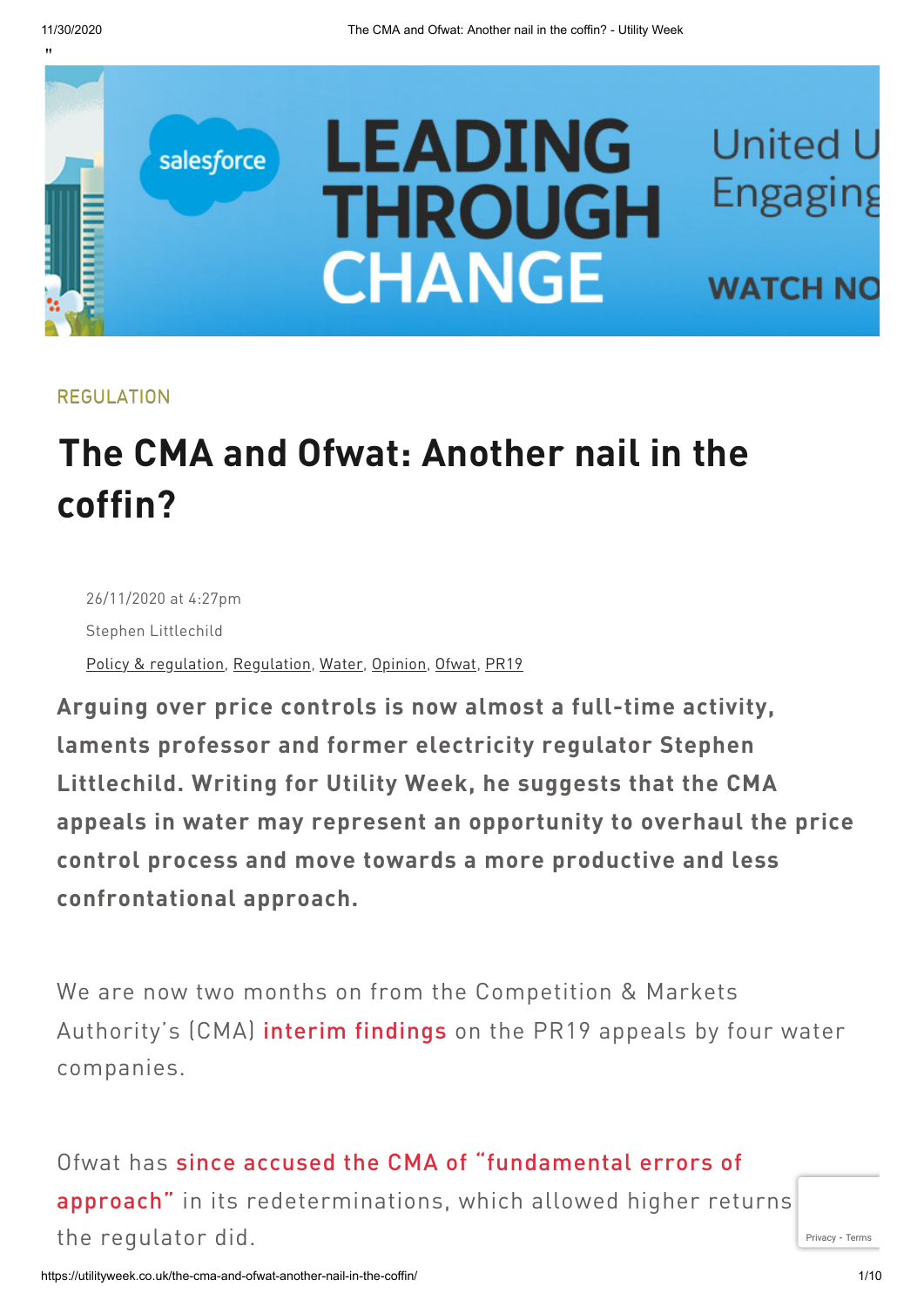

11/30/2020 The CMA and Ofwat: Another nail in the coffin? - Utility Week

How is it that the UK water regulator and the UK competition authority cannot agree on how to set a price control? Does one or other of them have to learn how to do it properly? Or does it suggest that the question they have been setting themselves is not conducive to an easy answer – and that it would be more productive to change the question and the approach?

I argue here that the various forms of the UK price controls have value but a more constructive and less confrontational approach to setting the controls is needed – and indeed, is available. This need not be an activity monopolised by regulators. It can be a cooperative yet competitive process – a rivalrous discovery process taking place over time, involving negotiation between companies, customers and other interest groups. The regulator would act as facilitator rather than as the sole source of wisdom and decision.

# **In the beginning**

In 1983, the government decided to privatise British Telecommunications (BT), hitherto a nationalised monopoly. It originally envisaged a maximum rate of return control, along conventional US lines. Professor Alan Walters objected and suggested an output-related profits levy. I was asked to advise.

I agreed about the disadvantages of rate of return regulation – "costplus" as we saw it, and conducive to excessive investment - when priority was to increase efficiency and innovation in the hitherto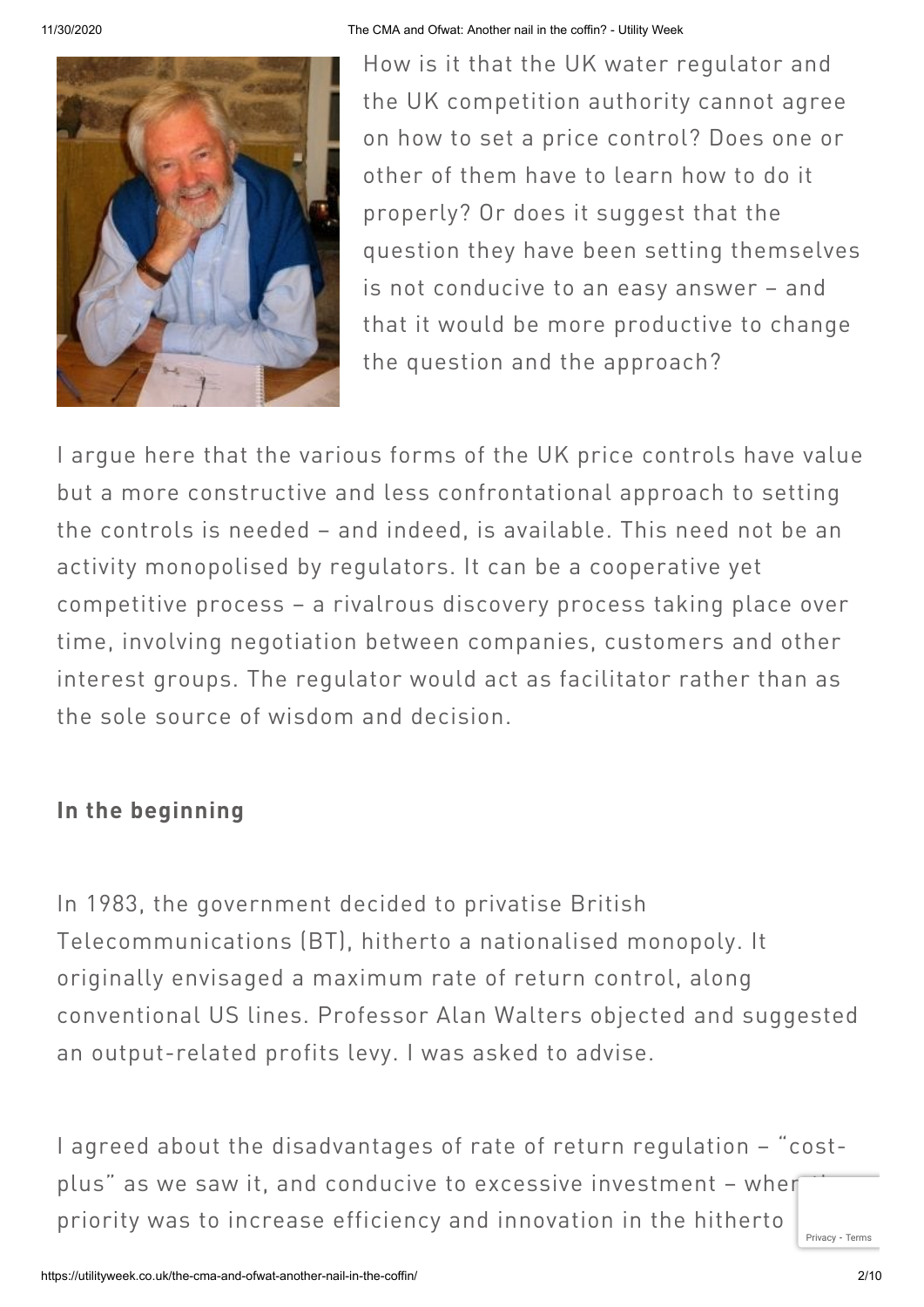inefficient nationalised industries. But I was not convinced by the profits levy.

I recommended instead a transitional tariff cap known as RPI-X. This sought to better achieve the efficiency aims while being seen to protect customers in the new and unknown world of private ownership and impending competition.

But additional reasons for recommending RPI-X were practical and tactical ones. As an unknown academic, I was now intending to reject the price controls proposed by the government and the prime minister's economic adviser and to propose something novel based on economic theory. Scary.

However … that RPI-X formula had already been proposed by BT's financial advisers (Andrew Smithers and Michael Valentine at Warburgs) as a means of reassuring the government during an earlier proposal to enable the nationalised BT to borrow from the financial markets.

A form of control that had been developed and advocated by the privatised company itself surely meant that it was workable and would have "buy in" from the company. If one is looking for a practicable, sensible and mutually acceptable way forward, it's important to make full use of the knowledge and suggestions that the parties themselves can bring to the table and to try to get all the parties on board, rather than simply to recommend or dictate from above what should be done.

# **Three decades of progress**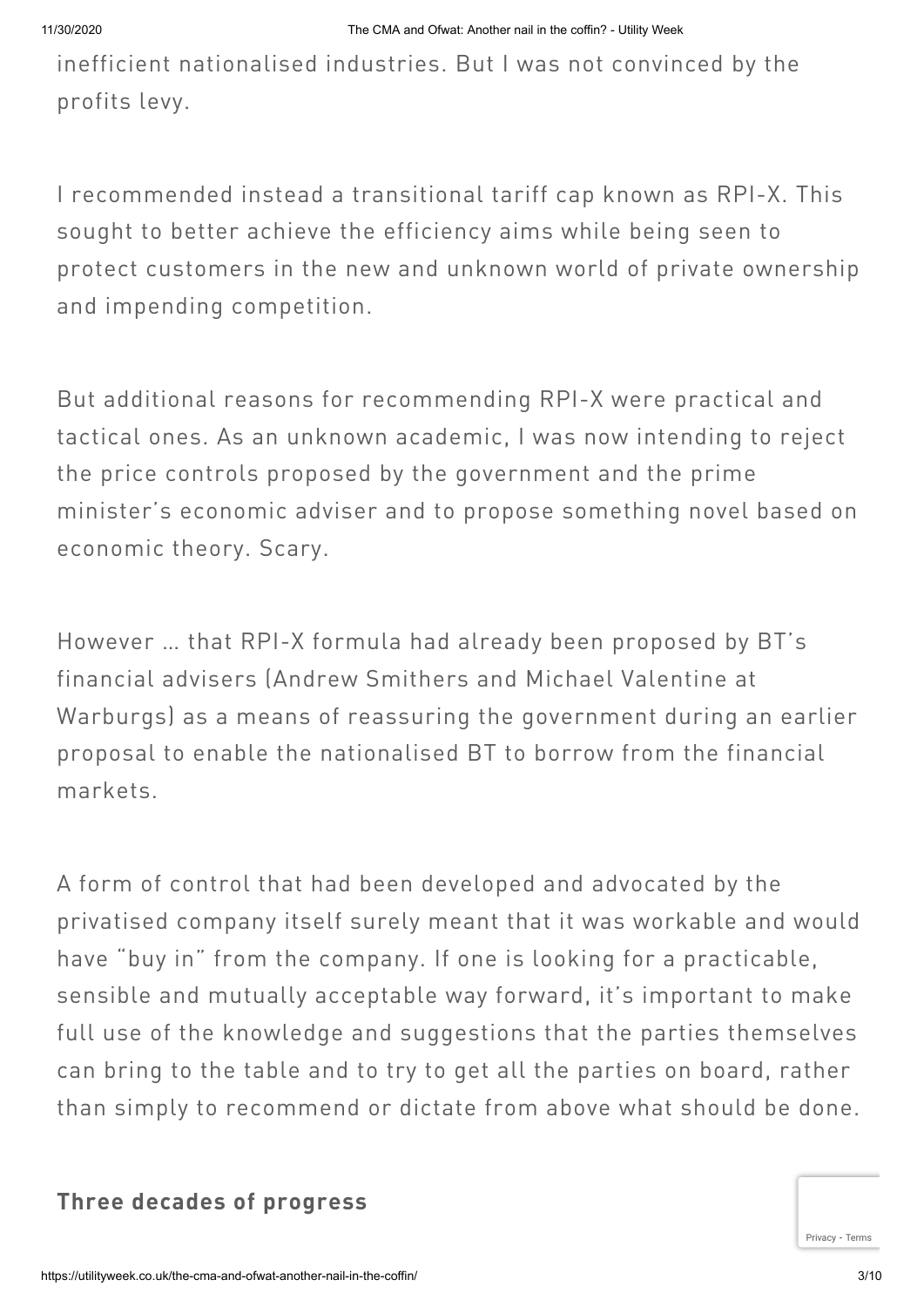After some three decades of regulators setting tariff caps in the UK, particularly in telecoms, water, energy and airports, what are the main results?

Various studies have generally suggested higher productivity, greater efficiency and innovation, greater investment in desired areas, higher quality of service, and in some cases lower prices than would otherwise have occurred under nationalisation.

These achievements are attributable to several factors: the skill and dedication of the staff in all these companies, the stimulus of comparative competition between the companies, and the conscientious design and implementation of the tariff caps by successive regulators. Important here has been regulatory learning and innovation, including the willingness to explore new incentive mechanisms, different controls for different parts of the business, and the possibility of contracting out certain major investments.

The relatively recent emphasis on customer engagement has required companies to engage with consumer groups to understand better what they want, how best to deliver that and how to make the various tradeoffs between quality and cost of service. These valuable insights have been incorporated into company business plans (to varying extents). Also, the process enables customer groups to understand better the practicalities of company business plans, and what they can and cannot deliver in what timescales and at what costs.

## **So, what's not to like?**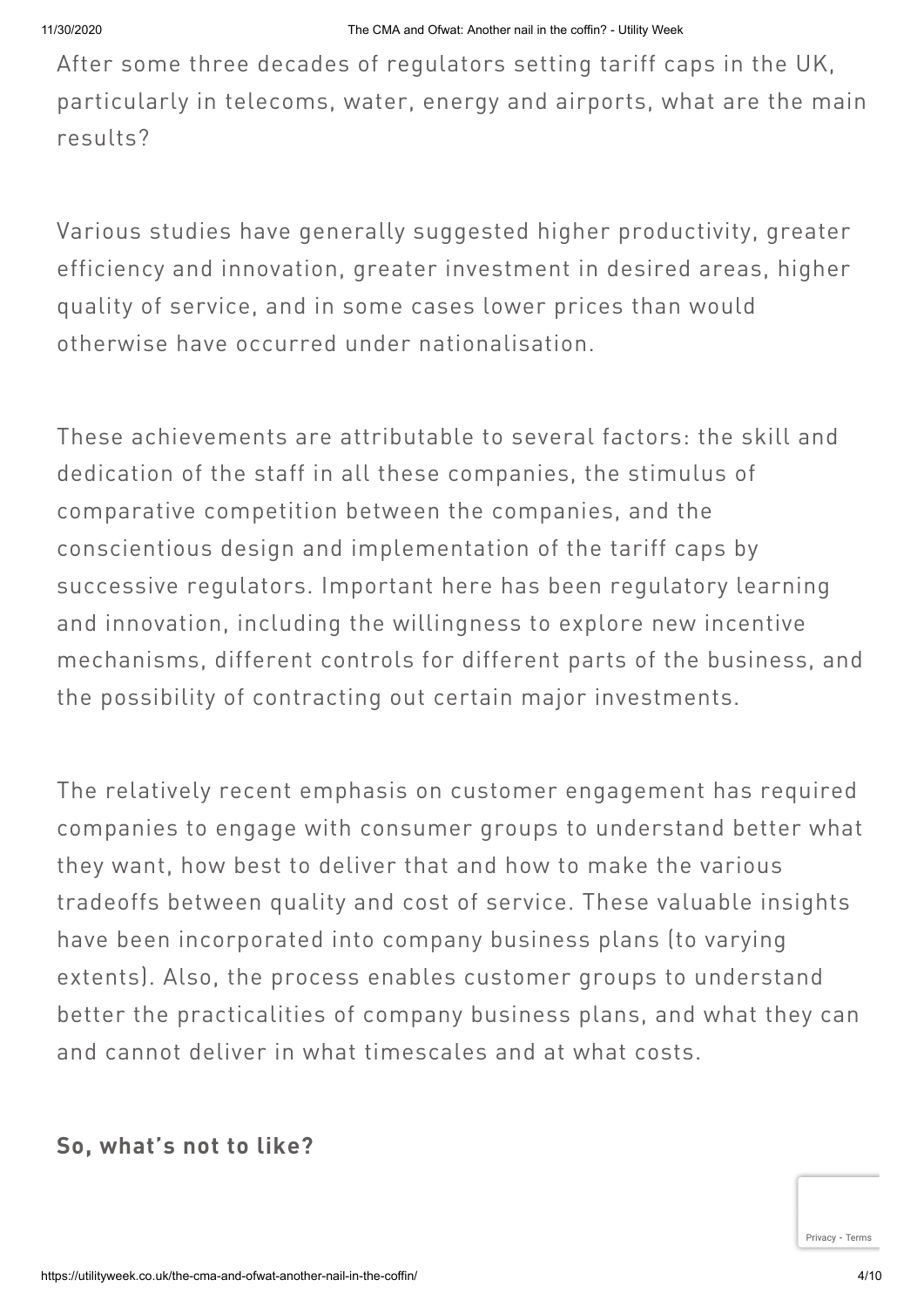Unfortunately, the popular perception is that the gains of the process have been unfairly distributed between companies and customers. Companies are said to have made excess profits and the regulators unable or unwilling to rein them in. And now, a regulator and the competition authority have fallen out over precisely this issue.

In my view, regulators have not been unwilling to rein in companies making excess profits. Rather, the problem is how to do so.

In the US, a regulator can step in at any time if a company seems to be making excess profits. Because that can dampen the incentive to efficiency, the UK approach has been to commit to a tariff cap for, say, five years. So, a lot hangs on getting the initial tariff cap "right", so that companies earn sufficient but not excessive profits by the end of the period.

This is easier said than done. The National Infrastructure Commission (NIC) recently concluded that UK regulators have rather systematically under-estimated the cost reductions that companies can achieve and over-estimated their cost of capital. Hence the considerable criticism by customer groups and some media and politicians.

The NIC also suggested that regulators should make their best estimates of various price control parameters then explicitly "aim off" to reflect systematic past errors. Indeed, one of the points of dispute between Ofwat and the CMA is the extent to which the new price control does or should "aim off" in various respects.

Meanwhile, [Ofgem](https://utilityweek.co.uk/ofgem-urges-cma-not-to-set-regulatory-precedents/) has asked the CMA to make clear that nothing has to say about the water companies has any relevance for ener [Privacy](https://www.google.com/intl/en/policies/privacy/) Terms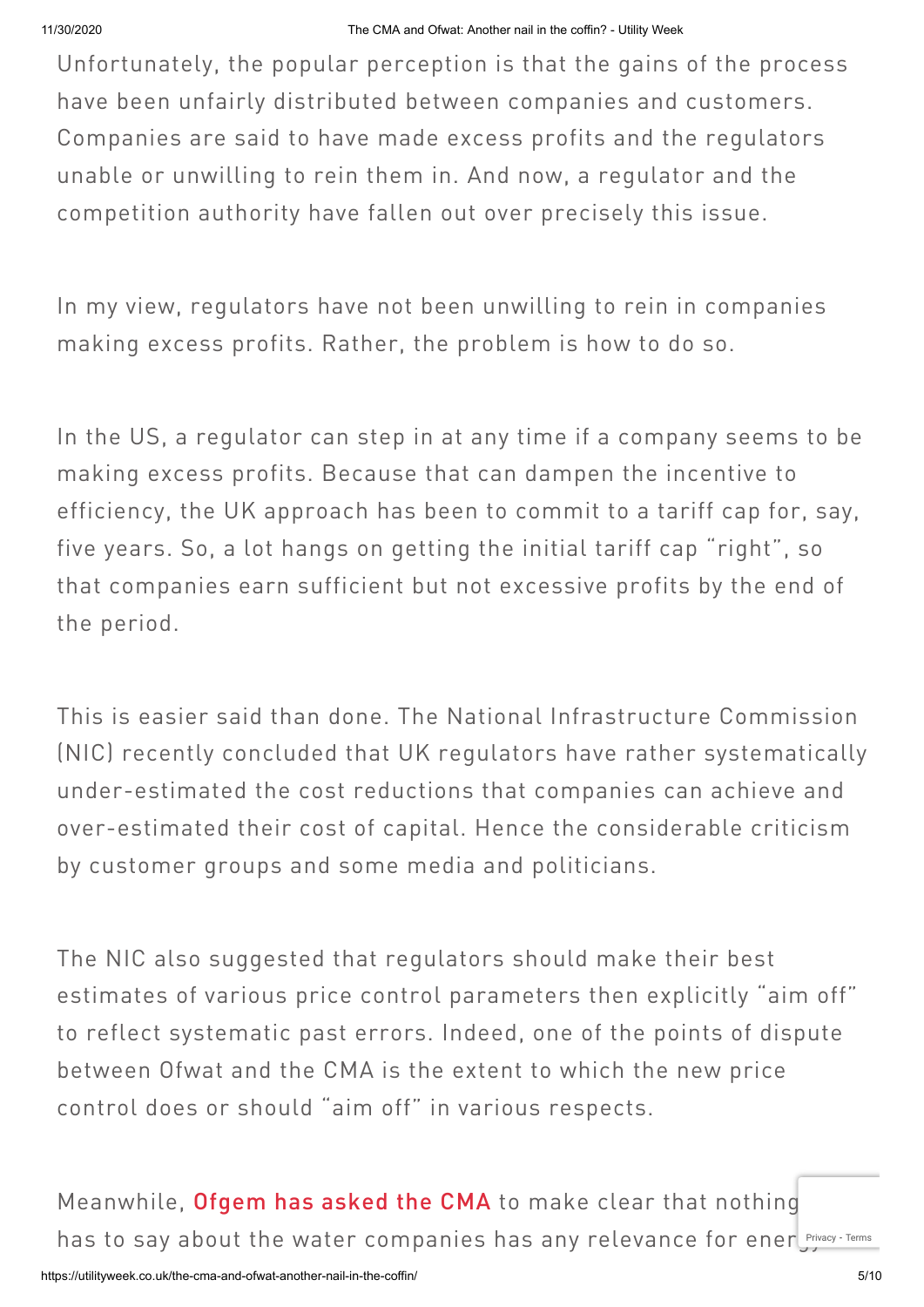sector regulation. Oh dear.

#### **An alternative approach?**

Arguing over price controls has become a nearly full-time activity, costly in terms of time and money. Ultimately, that means costly to customers.

The repeated and increasingly adversarial process of setting price controls has become damaging to the reputations of the companies and regulatory bodies in the water and energy sectors, and now of the competition authority too. Rather than continue to debate the theory and practice of estimating costs and "aiming off", would it not be more fruitful to look for an alternative approach?

Various forms of "negotiated settlement" have been used successfully elsewhere in the world – and, indeed, by regulator WICS to set charges for Scottish Water and by the CAA to set UK airport charges (via "constructive engagement").

Put simply, all interested parties, especially customer groups, are invited to negotiate with companies, possibly subject to some regulatory guidance, and on the understanding that, if they can reach agreement on a price control that meets statutory and regulatory conditions, the regulator is minded to accept it. If they can't agree, the regulator determines the control. In the UK, appeal to the CMA against a regulatory determination would still be available.

## **Two possibilities**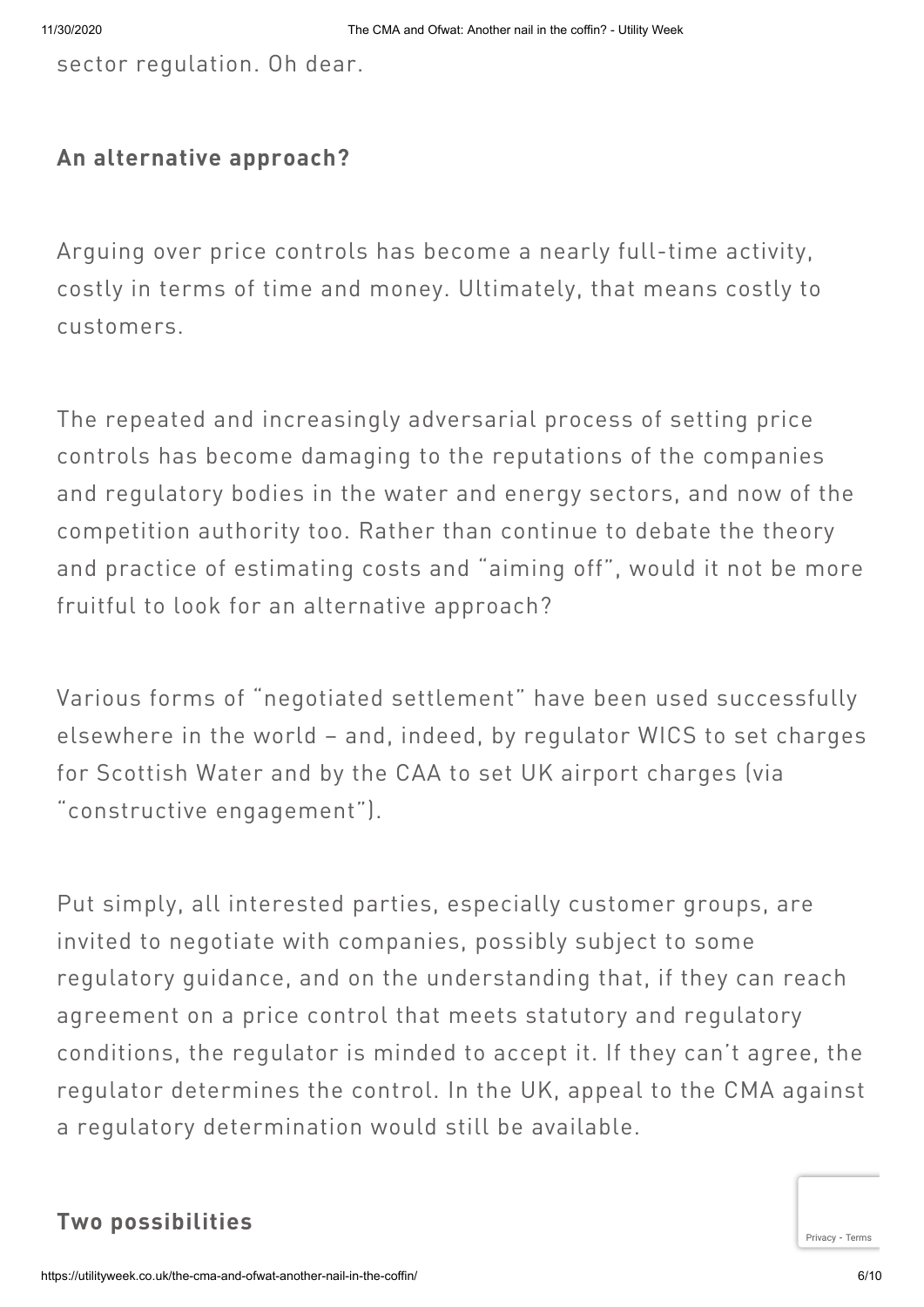To discuss the various ramifications of this approach is beyond the present article, but let us just focus on two possibilities.

First, there are surely many issues that are not central to the "excess profits" issue. These could be handed over to the company and customer groups to resolve, rather than simply ask those groups to provide information to the regulator that it might or might not heed.

In water, these issues might include the scope of the various controls, regional differences, quality of service, resilience aims, and so on. This would not solve the excess profit problem, but it would enable all parties to work together and to determine outcomes, to give a sense of ownership of the way forward.

Second, on the level of the control, it is possible that the parties might be able to resolve the present type of impasse by, for example, the company offering assurances on matters that were of particular significance to the other parties. But are we sure that the present form and duration of control are the most appropriate for all companies?

- What about allowing the parties to reduce the duration of the control, thereby  $\bullet$ reducing the scope for extended excess profits?
- What about a profit-sharing arrangement? Or a reopener under certain conditions?
- What about allowing parties to renegotiate a five-year control after three years, to reflect new information, achievements and priorities?

Perhaps these variants might reduce some efficiency incentives. But inefficiency is less serious now than it was when the incentive price cap was first proposed nearly 40 years ago. "Fairness" of the con has become a more sensitive issue. Working [to](https://www.google.com/intl/en/policies/terms/)gether and the abinately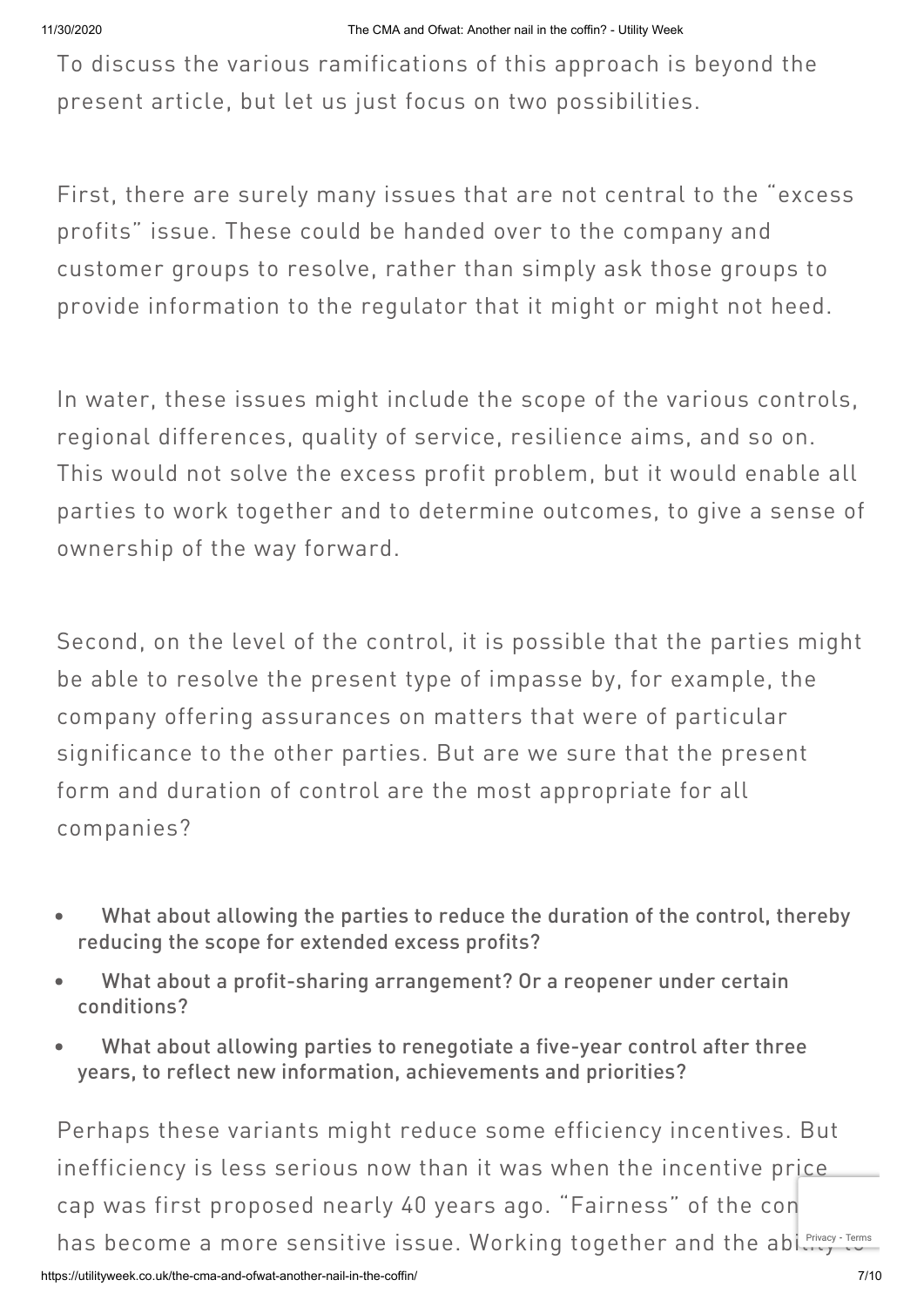respond quickly and flexibly will likely be more important to meet future challenges such as net zero.

For a regulator to impose any particular price control modification on all companies would take years of agonising argument. But, if a particular company and the interested parties found and agreed on a better way to resolve their differences, why stop them? We need to discover what can (and can't) be agreed, and to learn from the experience of different companies and customer groups trying different things.

Is it a problem for regulation if different companies adopt different kinds or durations of price control? The same cost and productivity statistics can be calculated for comparative purposes. It might be less neat and tidy for the regulator, but more important considerations are the ability of companies and their customers and other interested parties to work in harmony together, and the learning from experience that this provides.

Regulatory inconvenience is a price worth paying for that. Indeed, the regulatory burden of a negotiated settlement approach, while not trivial, would be less than under the present "command and try to control" approach.

Of course, not all these innovations can be expected immediately. It will take time to develop the experience and mutual trust required. But there are important challenges facing the regulated sectors.

The most important thing now is to move to a more consensual a less adversarial position, to dis[c](https://www.google.com/intl/en/policies/privacy/)over from innovation and experie Privacy - [Terms](https://www.google.com/intl/en/policies/terms/)